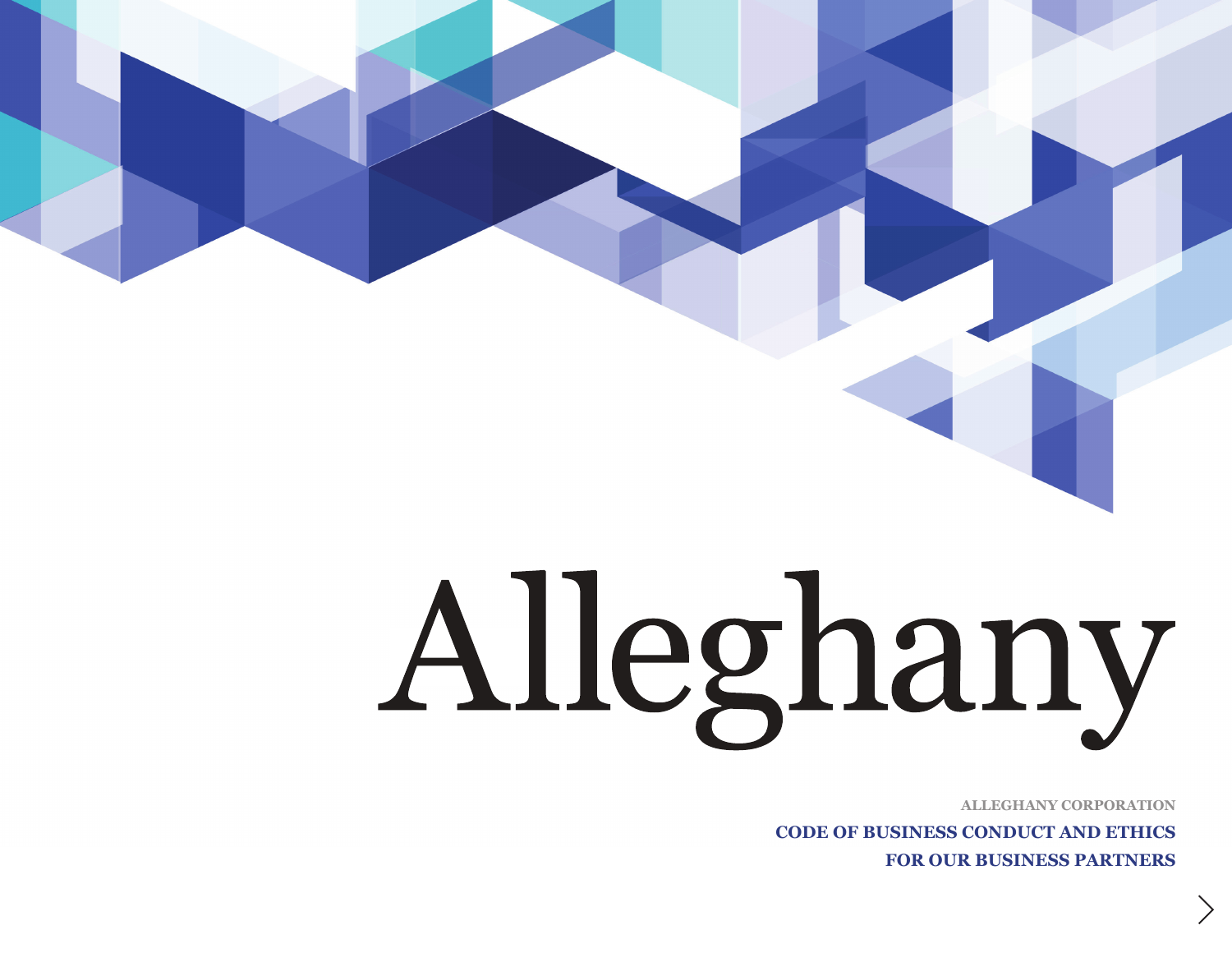# Table of Contents

| <b>Integrity and Compliance with</b><br>Laws, Rules and Regulations 1 |
|-----------------------------------------------------------------------|
| <b>Workplace Environment</b>                                          |
|                                                                       |
| Child Labor and Young Workers 1                                       |
|                                                                       |
|                                                                       |
| Discrimination and Harassment 1                                       |
|                                                                       |
|                                                                       |
|                                                                       |
|                                                                       |
| Outside Interests and Activities 2                                    |
| Corporate Opportunities and Conflicts2                                |
| <b>Bribery and Corruption  2</b>                                      |
| <b>Anti-Trust Laws and Competition  2</b>                             |
|                                                                       |
| Competition and Fair Dealing2                                         |

| <b>Integrity of Financial and Other</b><br>Company Records3 |
|-------------------------------------------------------------|
| <b>Safeguarding of Information</b>                          |
| <b>Proprietary and Confidential</b>                         |
|                                                             |
|                                                             |
| <b>International Business Practices 3</b>                   |
| <b>Environmental Standards3</b>                             |
| Environmental Authorizations 3                              |
|                                                             |
|                                                             |
| <b>Responsible Sourcing of</b>                              |
|                                                             |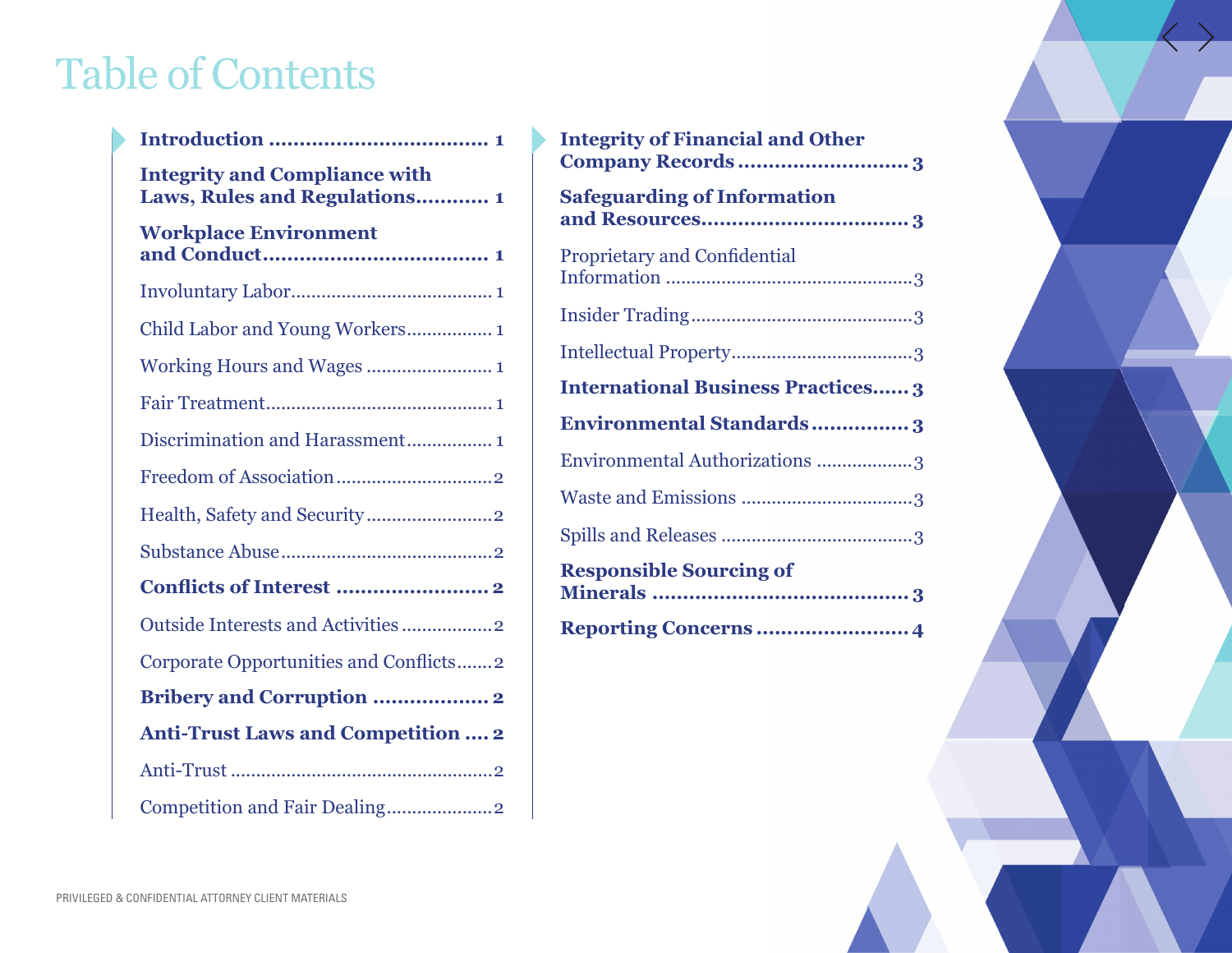### **Integrity and Compliance with Laws, Rules and Regulations**

**Workplace Environment and Conduct**

**Conflicts of Interest** 

**Bribery and Corruption**

**Anti-Trust Laws and Competition**

**Integrity of Financial and Other Company Records**

> **Safeguarding of Information and Resources**

**International Business Practices**

**Environmental Standards**

**Responsible Sourcing of Minerals**

**Reporting Concerns**

# **Introduction**

Alleghany shares a long-standing commitment to high ethical standards and compliance with all applicable laws and regulations that govern our businesses. Accordingly, Alleghany strives to conduct business with Business Partners who share our commitment to high ethical standards and conduct business in an ethical, legal and responsible manner. This Code of Conduct (this "Code") sets out Alleghany's expectations of our Business Partners regarding business ethics and codes of conduct when interacting with Alleghany or acting on behalf of Alleghany.

Unless the context otherwise requires, for purposes of this Code, the terms "Alleghany" and the "Company" refer collectively to Alleghany Corporation and its subsidiaries. The term "Business Partners" refers to all third parties with whom we do business, including any supplier, service provider, vendor, customer, contractor, consultant, representative or agent.

While this Code provides general guidance about the standards of integrity and business conduct, no code can address every situation that you may encounter. The fact that an issue is not specifically addressed herein does not relieve our Business Partners of their obligation to maintain the highest ethical standards under any and all circumstances.

# **Integrity and Compliance with Laws, Rules and Regulations**

Alleghany strives to comply with the law wherever we conduct business. We expect each of our Business Partners to work diligently to conduct its business in full compliance with applicable laws, rules and regulations.

# **Workplace Environment and Conduct**

Our Business Partners are expected to uphold the human rights of workers, and to treat them with dignity and respect. The labor requirements for third parties include:

#### **Involuntary Labor**

Our Business Partners will not use forced labor of any type, including bonded, indentured or involuntary prison labor.

### **Child Labor and Young Workers**

Our Business Partners will not use child labor. The employment of young workers below the age of 18 will only occur in non-hazardous work and when young workers are above a country's legal age for employment or the age established for completing compulsory education.

#### **Working Hours and Wages**

Compensation paid to workers must comply with all applicable wage laws, including those relating to minimum wages, overtime hours and legally mandated benefits.

#### **Fair Treatment**

Our Business Partners will provide a workplace free of harsh and inhumane treatment, including any sexual harassment, sexual abuse, corporal punishment, mental or physical coercion or verbal abuse of workers or any threat of any such treatment.

#### **Discrimination and Harassment**

Our Business Partners must not discriminate against any worker on the basis of race, color, national origin, ancestry, citizenship status, creed, religion, religious affiliation, age, sex, pregnancy, maternity,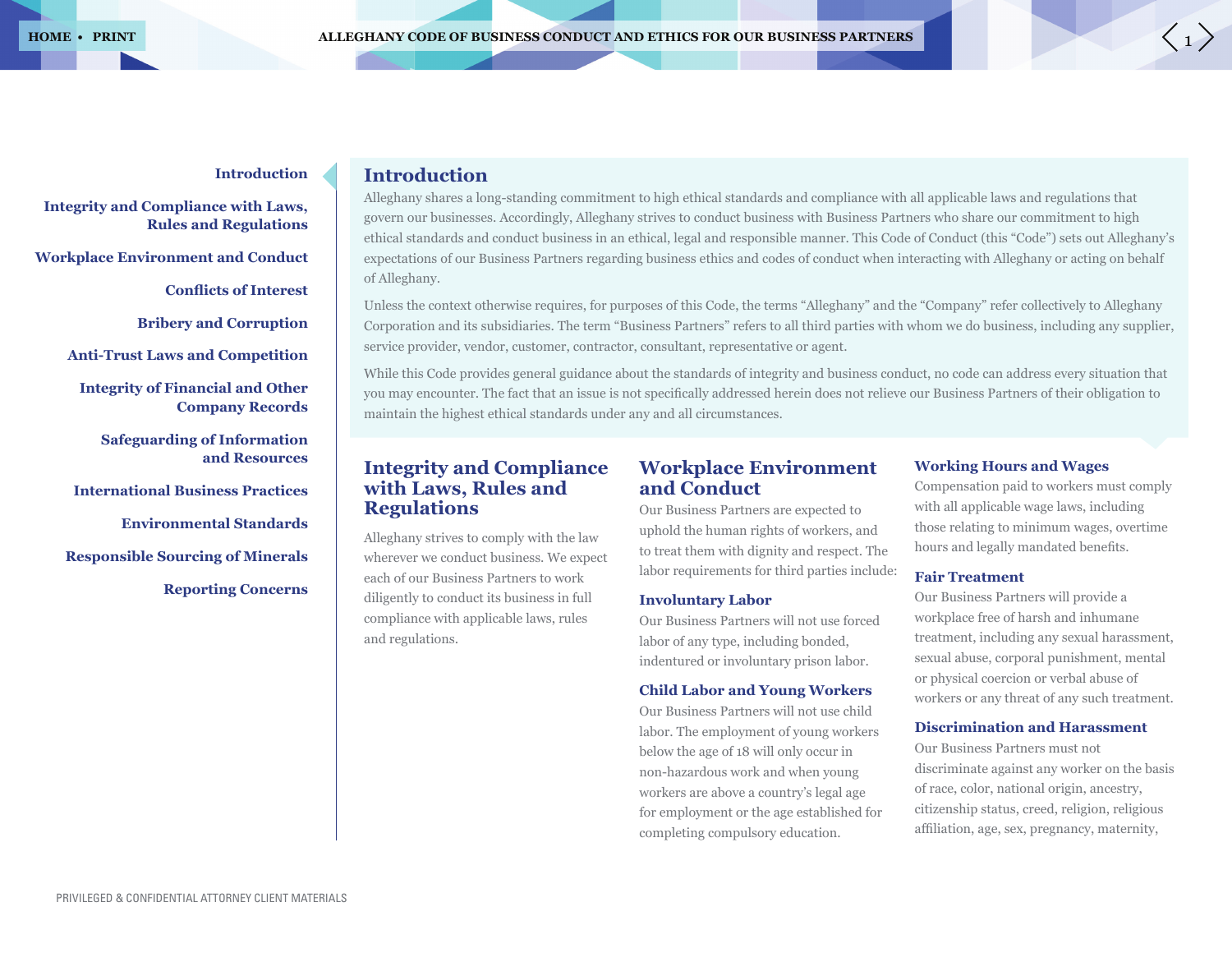# **Introduction**

# **Integrity and Compliance With Laws, Rules and Regulations**

**Workplace Environment and Conduct**

**Conflicts of Interest** 

**Bribery and Corruption**

**Anti-Trust Laws and Competition**

**Integrity of Financial and Other Company Records**

**Safeguarding of Information and Resources**

**International Business Practices**

**Environmental Standards**

**Responsible Sourcing of Minerals**

**Reporting Concerns**

caring responsibility, marital status, genetic information, disability, veteran status or any other status protected under applicable law.

#### **Freedom of Association**

Suppliers must comply with applicable laws and regulations governing the legal rights of their employees to join or not to join worker organizations, including trade unions, and the right to collectively bargain, if they choose to be represented.

# **Health, Safety and Security**

It is Alleghany's policy to comply with all applicable health and safety laws and regulations and to ensure that all work is performed in a safe and responsible manner. Our Business Partners are expected to support this policy at their own locations and when on-site at Alleghany.

Unless authorized by the Company, Alleghany prohibits the possession and/or use of any type of weapon by any Business Partner while on-site at Alleghany or while conducting business with or for Alleghany.

#### **Substance Abuse**

Our Business Partners may not use, possess or be under the influence of illegal drugs or inappropriate or excessive controlled substances while on-site at Alleghany or while conducting business with or for Alleghany.

# **Conflicts of Interest Outside Interests and Activities**

We expect our Business Partners to avoid all conflicts of interest or situations giving the appearance of a potential conflict of interest in their dealings with Alleghany. We expect our Business Partners to report to Alleghany any situations of potential or apparent conflicts between their personal interests and the interests of Alleghany.

#### **Corporate Opportunities**  and **Conflicts**

Our Business Partners may not take advantage of a business opportunity that is intended for Alleghany which arises in the course of our relationship. Our Business Partners may not act as a competitor by providing or attempting to provide similar products or services directly to Alleghany customers, provided, however, that nothing in this Code precludes our Business Partners from purchasing goods or services from entities that are in competition with Alleghany.

Our Business Partners must monitor the activities of their employees and must ensure that they do not use Alleghany's name, property, facilities, relationships or other assets for personal benefit or for outside work or activities.

# **Bribery and Corruption**

Our Business Partners are expected to fully comply with requirements of the U.S. Foreign Corrupt Practices Act, the U.K. Bribery Act and all other applicable anti-bribery and anti-corruption laws. Our Business Partners must not take any action on behalf of Alleghany that could be perceived as an attempt to bribe, accept a bribe, or engage in corrupt activity, including, but not limited to, fraud, money laundering, embezzlement or extortion.

# **Anti-Trust Laws and Competition**

# **Anti-Trust**

Our Business Partners are expected to comply with applicable anti-trust and fair competition laws and not to participate in any activity that could be considered a violation of anti-trust laws.

#### **Competition and Fair Dealing**

Our Business Partners must deal fairly with Alleghany's customers, suppliers, contractors, royalty owners, competitors, employees and other stakeholders. Suppliers must not take unfair advantage of anyone through manipulation, abuse of privileged or confidential information, misrepresentation, fraudulent behavior or any other unfair practice.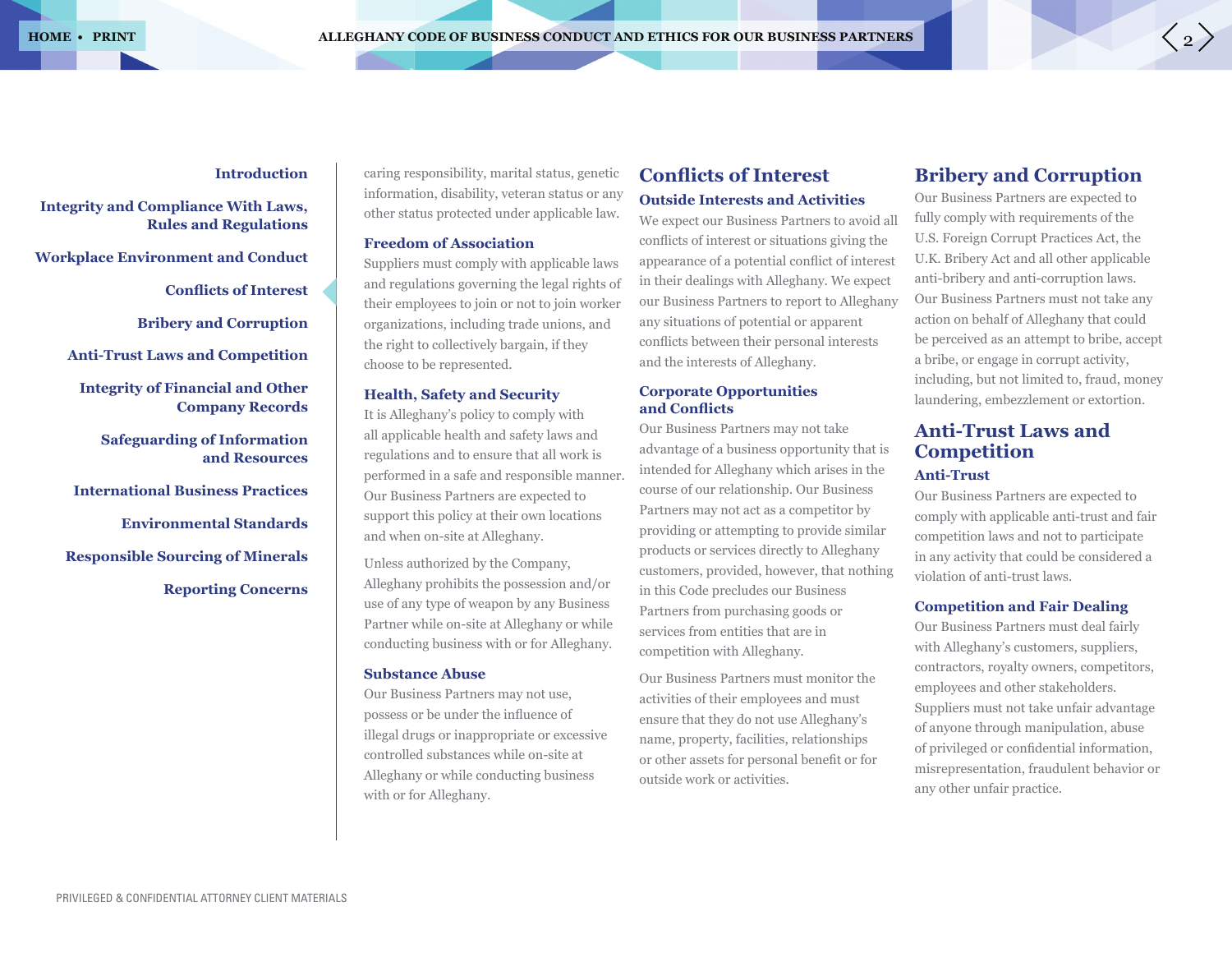# **Introduction**

**Integrity and Compliance With Laws, Rules and Regulations**

**Workplace Environment and Conduct**

**Conflicts of Interest** 

**Bribery and Corruption**

**Anti-Trust Laws and Competition**

**Integrity of Financial and Other Company Records**

**Safeguarding of Information and Resources**

**International Business Practices**

**Environmental Standards**

**Responsible Sourcing of Minerals**

**Reporting Concerns**

# **Integrity of Financial and Other Company Records**

Our Business Partners must not make any false representations in connection with any Alleghany transaction including, but not limited to, oral misrepresentations of fact or the promotion or utilization of false or inaccurate documentation.

# **Safeguarding of Information and Resources**

# **Proprietary and Confidential Information**

Our Business Partners must protect Alleghany's information, not disclose it to any unauthorized third party unless so required by law or legal process and use it only for conducting business with or for Alleghany and in compliance with applicable data protection laws.

#### **Insider Trading**

Our Business Partners must ensure that any non-public information obtained as a consequence of a relationship with Alleghany is not used for the personal benefit of the Business Partners, their employees or other persons.

#### **Intellectual Property**

Our Business Partners may only use Alleghany's intellectual property, such as trade secret information, copyrights, patents

and trademarks, in a manner permitted under their contract with Alleghany and may not misappropriate or infringe the intellectual property rights of others. Our Business Partners must not misuse any trade secrets or proprietary or confidential information of Alleghany or of others for their own purposes or disclose such information to unauthorized third parties.

# **International Business Practices**

Alleghany business partners must strictly comply with all applicable trade laws, including laws that control the import, export and re-export of Alleghany products and information and laws that restrict dealings with entities and individuals located in countries subject to trade embargoes or economic sanctions.

# **Environmental Standards**

Our Business Partners shall operate in an environmentally responsible and efficient manner, and they shall minimize adverse impacts on the environment. The environmental elements include:

#### **Environmental Authorizations**

Our Business Partners will comply with all applicable environmental regulations. All required environmental permits, licenses, information registrations and restrictions shall be obtained and their operational and reporting requirements followed.

#### **Waste and Emissions**

Our Business Partners shall have systems in place to ensure the safe handling, movement, storage, recycling, reuse or management of waste, air emissions and wastewater discharges. Any waste, wastewater or emissions with the potential to adversely impact human or environmental health shall be appropriately managed, controlled and treated prior to release into the environment.

#### **Spills and Releases**

Our Business Partners shall have systems in place to prevent and mitigate accidental spills and releases to the environment.

# **Responsible Sourcing of Minerals**

Alleghany intends to demonstrate compliance with the Dodd-Frank Wall Street Reform and Consumer Protection Act's ("Dodd-Frank") provisions and corresponding enabling regulations regarding conflict minerals, as defined therein, including regulations promulgated by the Securities Exchange Commission. To support such compliance, our Business Partners are expected to:

• Exercise all due diligence required by the Dodd-Frank Act to enable accurate reporting on the source and chain of custody of conflict minerals.